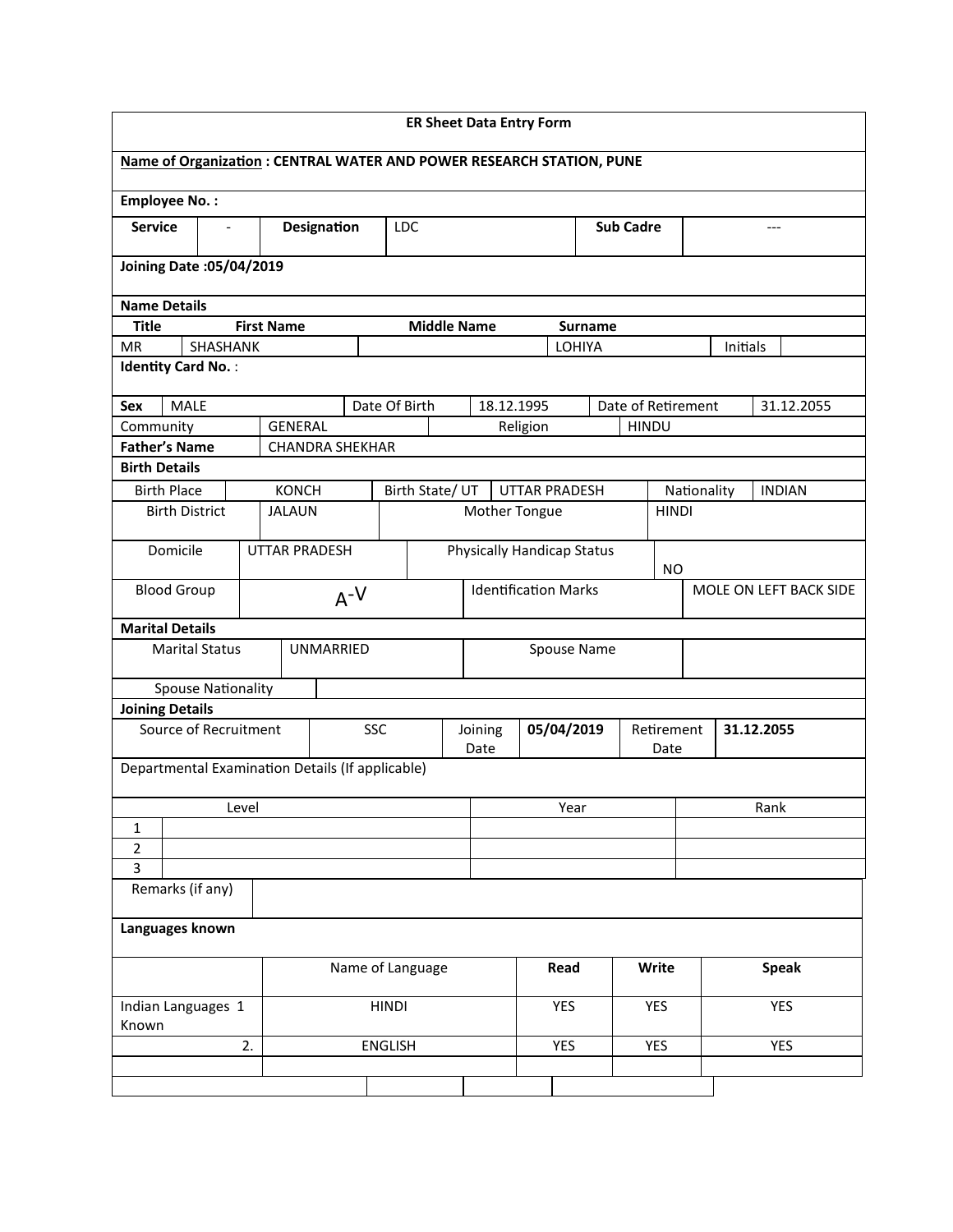| Foreign Languages        |                              |                      |                              |          |                           |  |
|--------------------------|------------------------------|----------------------|------------------------------|----------|---------------------------|--|
| Known                    |                              |                      |                              |          |                           |  |
| $\mathbf{1}$             |                              |                      |                              |          |                           |  |
| $\overline{2}$           |                              |                      |                              |          |                           |  |
| 3                        |                              |                      |                              |          |                           |  |
| <b>Address Details</b>   |                              |                      |                              |          |                           |  |
| <b>Permanent Address</b> | GANDHI NAGAR, NEAR CHANDKUAN |                      |                              | City     | <b>KONCH</b>              |  |
|                          | KONCH DIST-JALAUN 285205     |                      |                              |          |                           |  |
|                          | State/UT                     | <b>UTTAR PRADESH</b> |                              | Pin code | 285205                    |  |
| <b>Present Contact</b>   | A-20, CWPRS COLONY           |                      | City                         |          | <b>PUNE</b>               |  |
| <b>Address</b>           | KIRKATWADI,                  |                      |                              |          |                           |  |
|                          | KHADAKWASLA                  |                      |                              |          |                           |  |
|                          | State/UT                     |                      | MAHARASHTRA                  | Pin Code | 411024                    |  |
|                          | Phone (Off)                  |                      |                              | Fax      |                           |  |
|                          | Phone (Res)                  | ----                 |                              | Mob No   | 9005166055/8299552<br>674 |  |
|                          | E-Mail (Mandatory)           |                      | Shashanklohiya1812@gmail.com |          |                           |  |
|                          |                              |                      |                              |          |                           |  |

## Details of deputation (if applicable)

| Name of the Office | Post held at that time in<br>parent office | Name of post (selected for<br>deputation | Period of deputation |      |
|--------------------|--------------------------------------------|------------------------------------------|----------------------|------|
| -                  |                                            |                                          | Since                | From |
| -                  |                                            |                                          |                      |      |

## Details of Foreign Visit

| SI.<br>No. | Place of Visit | Date of visit | Post held at that<br>time | Whether it is<br>a personal or<br>official visit | Details of visit |
|------------|----------------|---------------|---------------------------|--------------------------------------------------|------------------|
|            |                |               | ۰                         |                                                  | -                |

## Transfer/Posting Detail (if applicable)

| Place                    | Period of posting |      |  |  |  |  |  |
|--------------------------|-------------------|------|--|--|--|--|--|
|                          | Since             | From |  |  |  |  |  |
|                          | -                 |      |  |  |  |  |  |
| $\overline{\phantom{0}}$ |                   |      |  |  |  |  |  |
|                          |                   |      |  |  |  |  |  |
|                          | -                 | -    |  |  |  |  |  |
|                          |                   |      |  |  |  |  |  |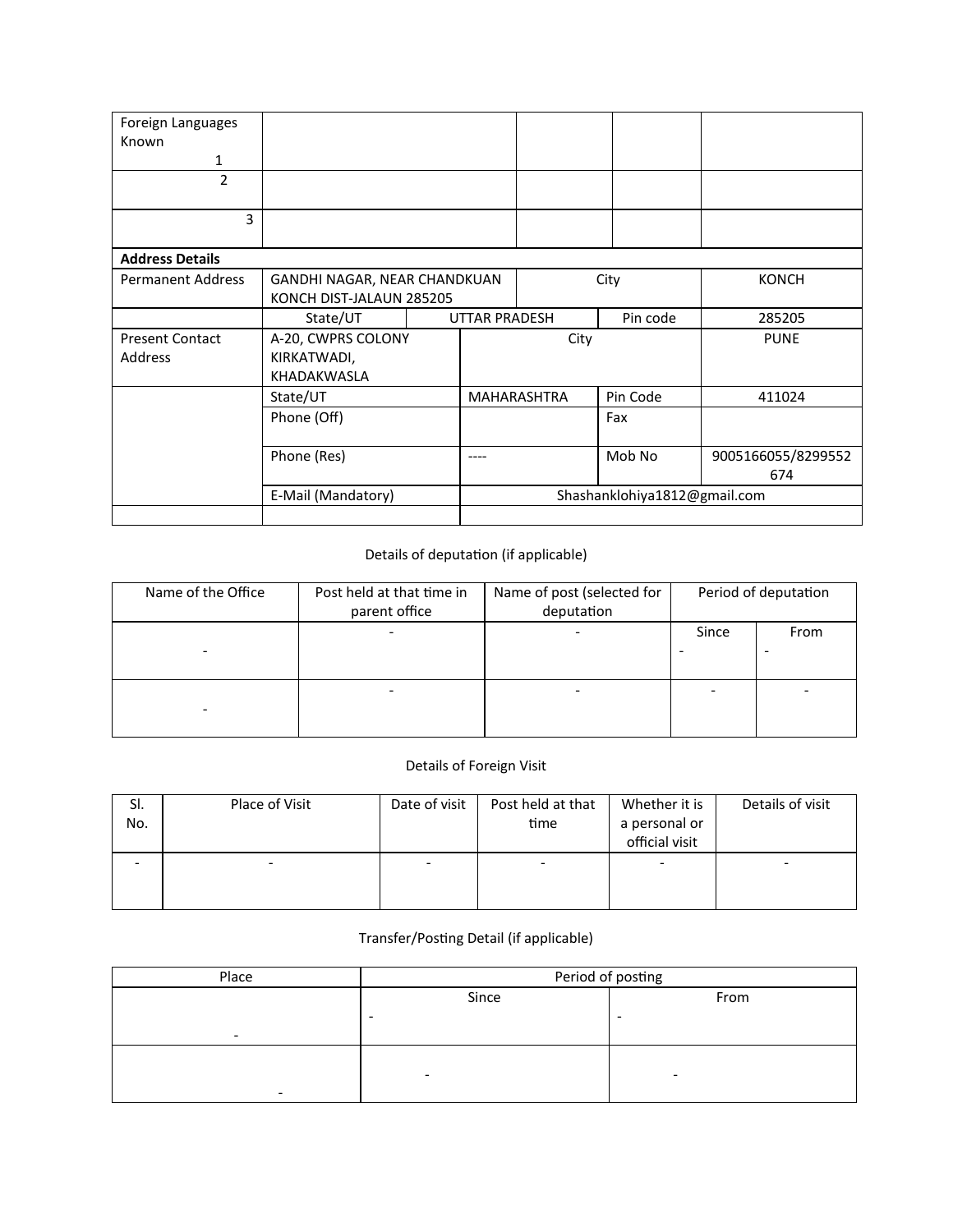|                            | Qualification (Use extra photocopy sheets for multi qualifications, experience, training, awards details)        |                       |                                  |                                              |  |                     |                              |                             |                                                                                                                 |  |
|----------------------------|------------------------------------------------------------------------------------------------------------------|-----------------------|----------------------------------|----------------------------------------------|--|---------------------|------------------------------|-----------------------------|-----------------------------------------------------------------------------------------------------------------|--|
| Qualification              |                                                                                                                  |                       |                                  | Discipline                                   |  |                     |                              |                             | Specialization 1                                                                                                |  |
|                            | <b>B.S.C.</b>                                                                                                    |                       |                                  | <b>MATH</b>                                  |  |                     |                              |                             |                                                                                                                 |  |
|                            | Year                                                                                                             |                       | Division                         |                                              |  | CGPA/ % Marks       |                              |                             | Specialization 2                                                                                                |  |
| 2015                       |                                                                                                                  |                       | <b>FIRST CLASS</b>               |                                              |  | 60.33               |                              |                             |                                                                                                                 |  |
|                            | Institution                                                                                                      |                       | University                       |                                              |  | Place               |                              |                             | Country                                                                                                         |  |
|                            | SURAJ GYAN MAHAVIDYALAYA                                                                                         |                       | BUNDELKHAND<br><b>UNIVERSITY</b> |                                              |  | <b>KONCH</b>        |                              |                             | <b>INDIA</b>                                                                                                    |  |
| <b>Experience</b>          |                                                                                                                  |                       |                                  |                                              |  |                     |                              |                             |                                                                                                                 |  |
|                            | <b>Type of Posting</b>                                                                                           |                       |                                  |                                              |  |                     | Level 2                      |                             |                                                                                                                 |  |
|                            |                                                                                                                  |                       |                                  |                                              |  |                     | Group C                      |                             |                                                                                                                 |  |
|                            | Designation                                                                                                      |                       |                                  |                                              |  |                     | <b>Present Position</b>      |                             |                                                                                                                 |  |
|                            |                                                                                                                  |                       |                                  |                                              |  |                     |                              | <b>LOWER DIVISION CLERK</b> |                                                                                                                 |  |
|                            | Ministry                                                                                                         |                       |                                  |                                              |  |                     | Department                   |                             |                                                                                                                 |  |
|                            | <b>MOWR</b>                                                                                                      |                       |                                  |                                              |  |                     | <b>CWPRS</b>                 |                             |                                                                                                                 |  |
|                            | Office                                                                                                           |                       |                                  |                                              |  |                     | Place                        |                             |                                                                                                                 |  |
|                            | <b>CWPRS KHADAKWASALA PUNE</b>                                                                                   |                       |                                  | <b>PUNE</b>                                  |  |                     |                              |                             |                                                                                                                 |  |
|                            | <b>Experience Subject</b>                                                                                        |                       |                                  | Period of Posting                            |  |                     |                              |                             |                                                                                                                 |  |
|                            | Major                                                                                                            |                       |                                  | Minor                                        |  |                     |                              | From                        | To                                                                                                              |  |
|                            |                                                                                                                  |                       |                                  |                                              |  |                     |                              |                             |                                                                                                                 |  |
| above)                     |                                                                                                                  |                       |                                  |                                              |  |                     |                              |                             | Note:-Refer the Annexure to fill above Major, Minor Subjects and below given training subject (minimum 1 week & |  |
| Training                   |                                                                                                                  |                       |                                  |                                              |  |                     |                              |                             |                                                                                                                 |  |
| <b>Training Year</b>       |                                                                                                                  |                       | <b>Training Name</b>             | <b>Training Subject</b>                      |  |                     |                              |                             |                                                                                                                 |  |
|                            |                                                                                                                  |                       |                                  |                                              |  |                     |                              |                             |                                                                                                                 |  |
| Level                      |                                                                                                                  | Institute Name, Place |                                  |                                              |  | Field Visit Country |                              |                             | Field Visit Place (within India)                                                                                |  |
| $\mathbf 0$                |                                                                                                                  |                       |                                  |                                              |  |                     |                              |                             |                                                                                                                 |  |
| 0                          |                                                                                                                  |                       |                                  |                                              |  |                     |                              |                             |                                                                                                                 |  |
|                            | <b>Sponsoring Authority</b>                                                                                      |                       | Period of Training               |                                              |  |                     | Duration                     |                             | Result                                                                                                          |  |
|                            |                                                                                                                  |                       | From                             | To                                           |  | (in Weeks)          |                              |                             | Qualified                                                                                                       |  |
| $---$<br>--                |                                                                                                                  |                       |                                  | $\overline{\phantom{a}}$                     |  |                     | $\qquad \qquad \blacksquare$ |                             |                                                                                                                 |  |
| <b>Awards/Publications</b> |                                                                                                                  |                       |                                  |                                              |  |                     |                              |                             |                                                                                                                 |  |
|                            | Type of Activity:                                                                                                |                       |                                  | $\overline{a}$                               |  | Academic            |                              |                             | Non Academic                                                                                                    |  |
|                            | <b>Activity Subject</b>                                                                                          |                       |                                  | <b>Activity Title</b>                        |  |                     |                              |                             |                                                                                                                 |  |
|                            |                                                                                                                  |                       |                                  |                                              |  |                     |                              |                             |                                                                                                                 |  |
| Day                        | Month<br>Year                                                                                                    |                       |                                  | <b>Activity Description/Remarks</b><br>Level |  |                     |                              |                             |                                                                                                                 |  |
|                            |                                                                                                                  |                       |                                  |                                              |  |                     |                              |                             |                                                                                                                 |  |
|                            | Note: (i) Concerned CCS Officer is responsible for the correctness of information sent through ER Sheet Performa |                       |                                  |                                              |  |                     |                              |                             |                                                                                                                 |  |

Note: (i) Concerned CCS Officer is responsible for the correctness of information sent through ER Sheet Performa.

 (ii) Subject to verification by the concerned administrative authorities. Date : Place : Place : Place : Place : Place : Place : Place : Place : Place : Place : Place : Place : Place : Place : Place : Place : Place : Place : Place : Place : Place : Place : Place : Place : Place : Place : Place :

Information checked and verified  $-$  by  $Signature of Officer$ 

Section Officer Ministry/